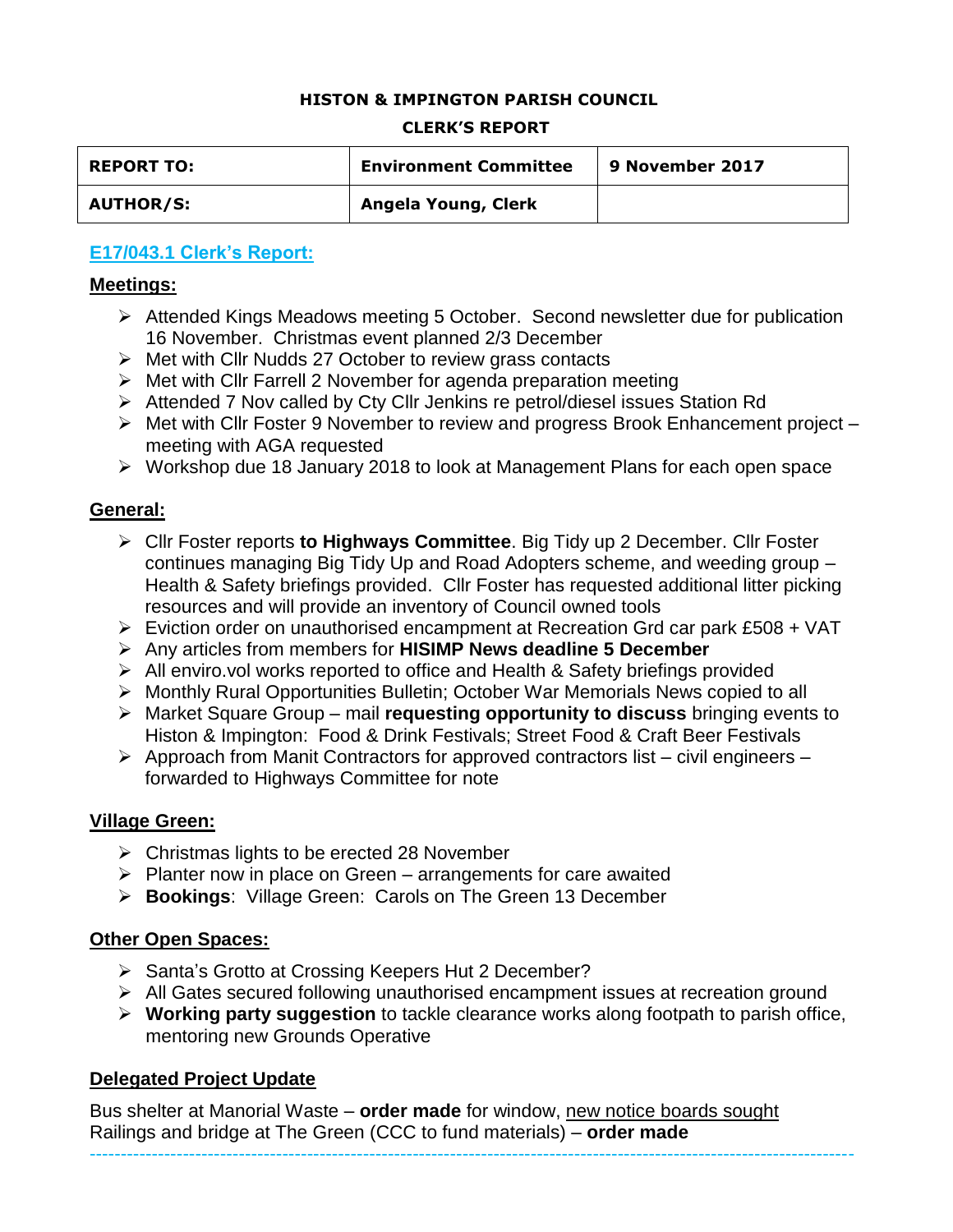## **E17/043.2 Trees and Allotments Report**

No written report received. Clerk notes - **Trees:**

### **SCDC Tree Applications received since last meeting:**

Guided Busway south of Football Ground – various works; Old School House Burgoynes Road –various works; 3 Water Lane – prune and shape T1, 2, 3 and 4 29 Station Road - reduce and prune various

- $\triangleright$  Eastern Tree Surgery still await permission to carry out outstanding tree works
- $\triangleright$  Barcham Tree Order due Tree Warden proposing additions to order
- Tree Safety Seminar notes (attended by Cllr Nudds) held on file

**Allotments:** Report expected once all rents received

-----------------------------------------------------------------------------------------------------------------------

#### **E17/044.1 Vision/Aims:**

Paper produced from meeting held 2 August 2017:

### Environment Committee Aims and Priorities

Things we are doing

Things we are going to do next Things we are not going to talk about for a year

#### Prettifying the Village

More trees/planting/bulbs Play areas Planter on High Street Wildflower areas – Doctors Close Play area Identify sites and Plan – Les Wards, Impington Crossing, near Butcher, near Tesco, strip of earth by pump

### Make Venues Useable and Used

Homefield Park – Electricity, water, Glazed Pavilion Crossing Keepers Hut NOT – Cawcutts Lake Support and encourage Sustainability Group

#### **Projects**

Glazed Pavilion Telephone Box (Milton Road) Homefield Park Fence Manorial Waste Bus Shelter/Youth Shelter A14 Impact – need plan/sound readings\* \*Take sound readings before Darwin Green School Project, Junior School sustainability Footpath Map Burial Ground Not yet projects – New Footpaths